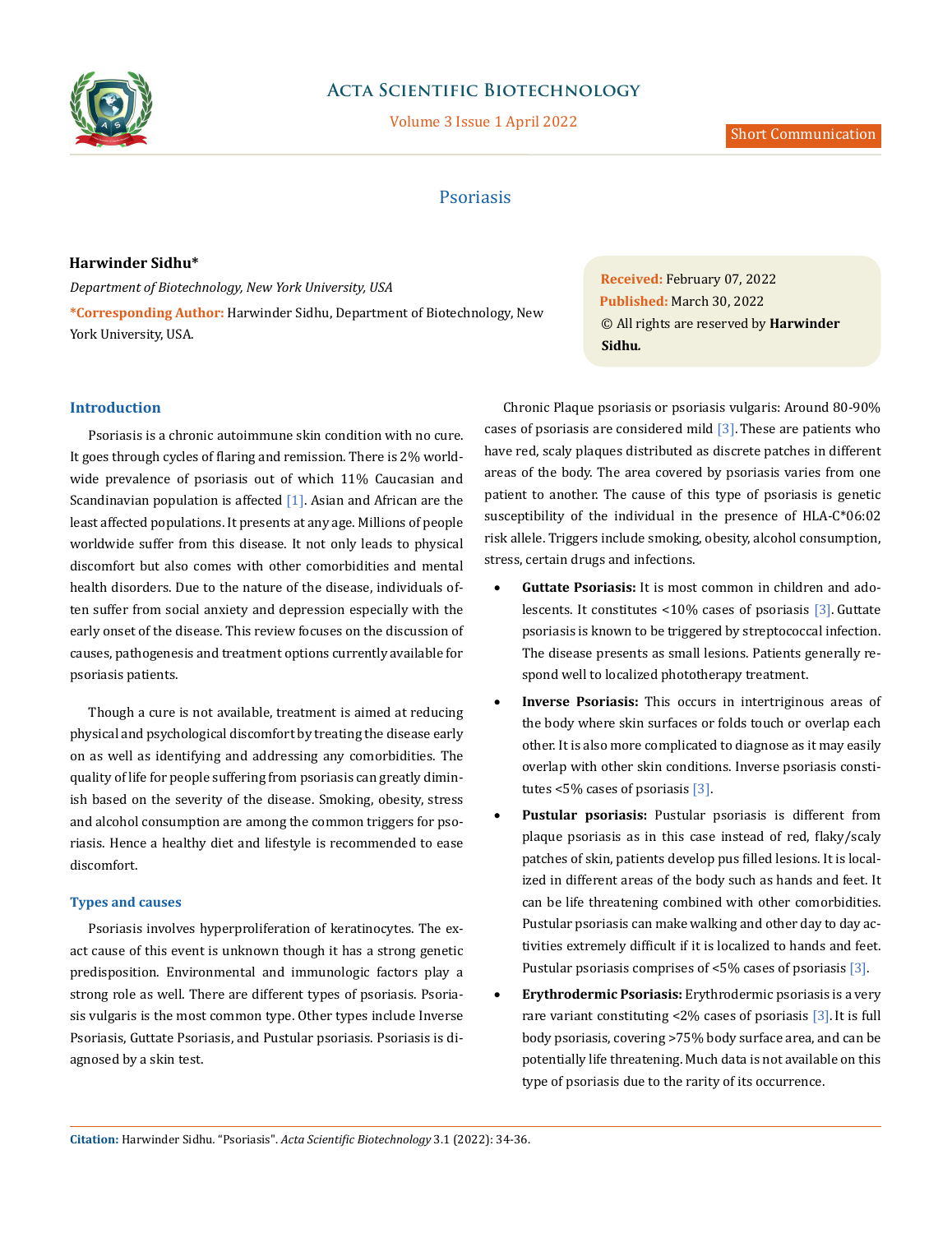Psoriatic disease is the term given to different ways psoriasis affects an individual. It includes cutaneous psoriasis and psoriatic arthritis. Around 20% individuals will go on to develop psoriatic disease at some point in their lifetime. Psoriatic arthritis is difficult to treat as fewer treatment options are available. 80-90% of patients with Psoriatic arthritis are affected by nail involvement.

#### **Pathogenesis**

Epidermis is the skin surface epithelium of the skin overlaying the dermis layer. It acts as a protective barrier against bacteria and germs from entering your body and causing infections. It consists mostly of keratinocytes, Langerhans cells, Markel cells and melanocytes. When this barrier is damaged due to any reason, the skin is exposed to harmful organisms/pathogens from the environment. In addition to psoriasis being painful, there is the added risk of being infected by pathogens due to the skin barrier being broken.

The hallmark of psoriasis is sustained inflammation that leads to uncontrolled keratinocyte proliferation and dysfunctional differentiation in the epidermis. The improperly matured keratinocytes result in red, dry and itchy/flaky skin that can be painful. The histology of the psoriatic plaque shows acanthosis (epidermal hyperplasia), which overlies inflammatory infiltrates composed of dermal dendritic cells, macrophages, T cells, and neutrophils. Neovascularization is also a prominent feature. The inflammatory pathways active in plaque psoriasis and the rest of the clinical variants overlap, but also display discrete differences that account for the different phenotype and treatment outcomes. Immunological studies have shown that Interleukin-17 (IL-17) and interleukin 23 (IL-23) are the main drivers of psoriasis pathogenesis along with activated dendritic cells. IL-17 and IL-23 play a crucial role in chronic inflammation and providing host defense against bacterial infections. IL-17 is produced by Th17 cells in response to triggers by IL-23 and other cytokines. Psoriasis is thought to be a IL17-A driven disease. IL-17A also stimulates keratinocytes to produce IL-19. IL-19 further increases the proliferation of keratinocytes [4]. In psoriasis, a feed forward inflammatory circuit is created by the effects of immune cytokines and auto antigen stimulation of immune T cells. This leads to cycles of inflammation at affected areas. Not only does psoriasis affects the skin due to uncontrolled growth of skin cells, it also affects the brain by dysregulation of the gut-brainaxis. Gut microbes can produce most chemicals found in the human brain. An imbalance of gut-brain axis can lead to depression and autism. In the case of psoriasis,

#### **Treatment**

- Topical, biologics, systemics, phototherapy and integrative medicine is available for psoriasis.
- Topical treatments are applied to the skin and are used for newly diagnosed to mild psoriasis. Systemic treatments can be biologics/biosimilars or oral drugs.

Biologics are protein-based drugs developed from living cells and administered by IV (Intravenous injection or infusion). Commonly prescribed biologics include Enbrel, Humira, Remicade, Simponi and Cimzia. These are all immunosuppressant drugs specifically tumor necrosis factor alpha or beta (TNF) inhibitors. They act by reducing the effect of inflammation causing substances in the body. Biosimilars are made after already FDA approved products.

Oral treatments are orally administered small molecule medicines. Conventional oral medicines examples are methotrexate, acitretin, apremilast, and cyclosporine.

Treatment is determined based on the severity of the disease and the presence of any other comorbidities such as cardiovascular disease. Topical treatments coupled with vitamin D3 analogues are the first line of defense for mild to moderate cases. Examples of topical treatments include corticosteroids, tacrolimus, and calcipotriol.

Phototherapy is also recommended for psoriasis combined with biologics. A combination of light and lasers with different mechanisms of actions are used in phototherapy. UVA (ultraviolet Light A), UVB (Ultraviolet Light B), PDT (photodynamic therapy), LED (Light emitting diodes) and (IPL) intense pulsed light are used for this purpose.

UV light is primarily used for plaque psoriasis. PDL is a good treatment option for nail or other localized psoriasis. A UV exposure starting at 50-70% of the minimal erythema dose (MED) is used for treatment. The dose is subsequently increased or restrained based on the skin response to therapy. Low level regimens of UV therapy are used as maintenance treatments.

Treatment options for psoriatic arthritis are even more tricky. All anti-tumor necrosis factor-α, anti-interleukin (IL)-17, and anti-IL-12/23 antibodies that are beneficial in treating plaque psoriasis are also helpful in the treatment of psoriatic arthritis.